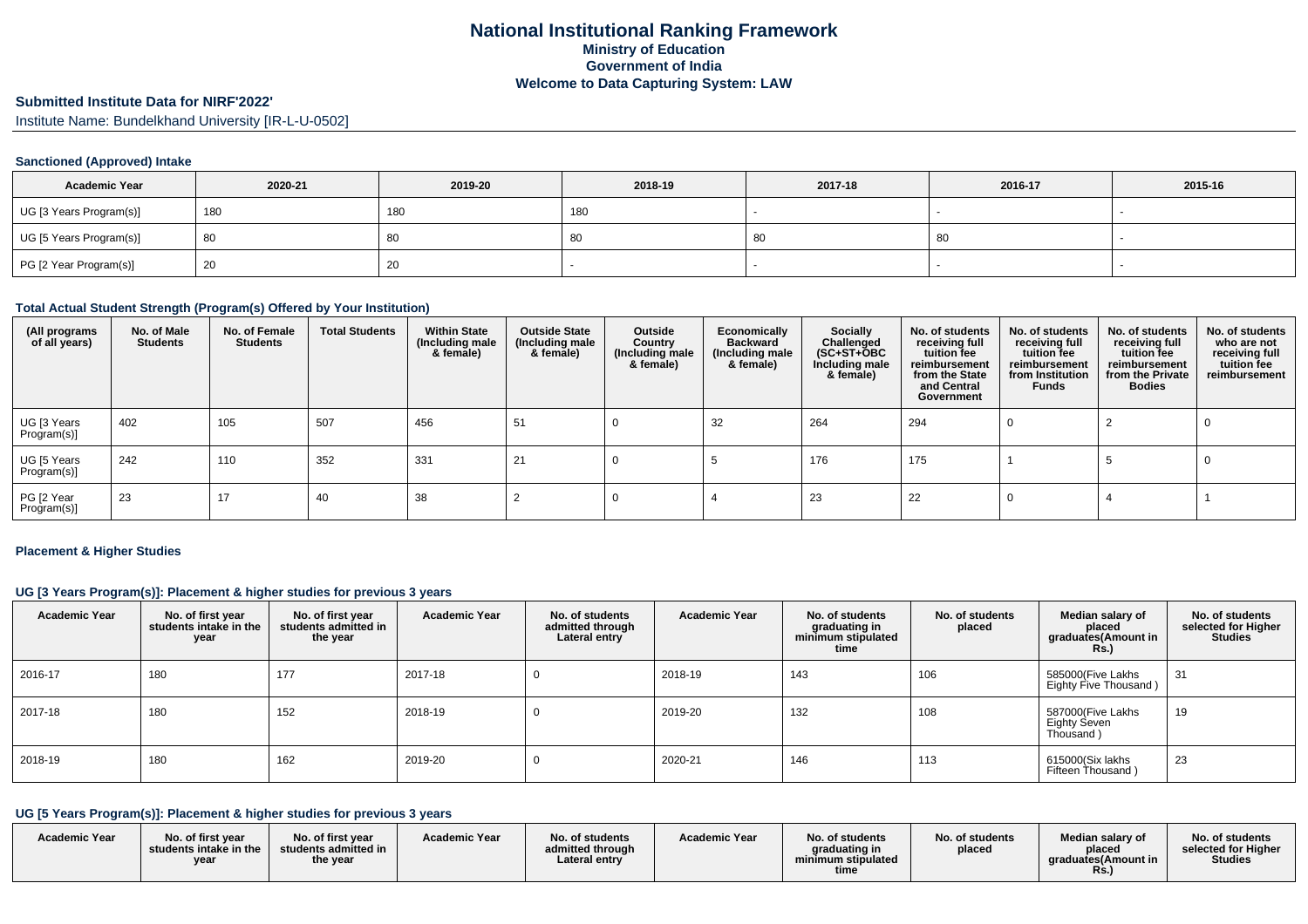| 2014-15    | 80 | 80 | 2015-16 | 2018-19 | 56 | 4  | 585000(Five Lakhs<br>Eighty Five Thousand) |  |
|------------|----|----|---------|---------|----|----|--------------------------------------------|--|
| 2015-16    | 80 | 80 | 2016-17 | 2019-20 | 43 | 37 | 610000(Six Lakhs Ten   8<br>Thousand)      |  |
| $ 2016-17$ | 80 | 80 | 2017-18 | 2020-21 | 78 | 68 | 618000(Six Lakhs<br>Eighteen Thousand)     |  |

### **PG [2 Years Program(s)]: Placement & higher studies for previous 3 years**

| <b>Academic Year</b> | No. of first year<br>students intake in the<br>year | No. of first year<br>students admitted in<br>the year | <b>Academic Year</b> | No. of students graduating in minimum<br>stipulated time | No. of students<br>placed | Median salary of<br>placed<br>graduates(Amount in<br>Rs. | No. of students<br>selected for Higher<br><b>Studies</b> |
|----------------------|-----------------------------------------------------|-------------------------------------------------------|----------------------|----------------------------------------------------------|---------------------------|----------------------------------------------------------|----------------------------------------------------------|
| 2017-18              | 20                                                  | 20                                                    | 2018-19              | 15                                                       | 11                        | 610000(Six Lakhs Ten<br>Thousand)                        |                                                          |
| 2018-19              | 20                                                  | 20                                                    | 2019-20              | 14                                                       |                           | 610000(Six Lakhs Ten<br>Thousand)                        |                                                          |
| 2019-20              | 20                                                  | 20                                                    | 2020-21              | 16                                                       | 13                        | 635000(Six Lakhs<br>Thirty Five Thousand)                |                                                          |

#### **Ph.D Student Details**

| Ph.D (Student pursuing doctoral program till 2020-21 Students admitted in the academic year 2020-21 should not be entered here.) |         |                       |         |  |  |  |
|----------------------------------------------------------------------------------------------------------------------------------|---------|-----------------------|---------|--|--|--|
|                                                                                                                                  |         | <b>Total Students</b> |         |  |  |  |
| Full Time                                                                                                                        |         | 23                    |         |  |  |  |
| Part Time                                                                                                                        |         |                       |         |  |  |  |
| No. of Ph.D students graduated (including Integrated Ph.D)                                                                       |         |                       |         |  |  |  |
|                                                                                                                                  | 2020-21 | 2019-20               | 2018-19 |  |  |  |
| Full Time                                                                                                                        |         |                       |         |  |  |  |
| Part Time                                                                                                                        |         |                       |         |  |  |  |

### **Financial Resources: Utilised Amount for the Capital expenditure for previous 3 years**

| <b>Academic Year</b>                                                                                 | 2020-21                 | 2019-20                             | 2018-19                             |  |  |  |  |
|------------------------------------------------------------------------------------------------------|-------------------------|-------------------------------------|-------------------------------------|--|--|--|--|
|                                                                                                      | <b>Utilised Amount</b>  | <b>Utilised Amount</b>              | <b>Utilised Amount</b>              |  |  |  |  |
| Annual Capital Expenditure on Academic Activities and Resources (excluding expenditure on buildings) |                         |                                     |                                     |  |  |  |  |
| Library                                                                                              | 1200000 (Twelve Lakhs)  | 850000 (Eight Lakhs Fifty Thousand) | 740000 (Seven Lakhs Forty Thousand) |  |  |  |  |
| New Equipment for Laboratories                                                                       | 200000 (Two lakhs)      | 150000 (One Lakhs Fifty Thousand)   | 150000 (One Lakhs Fifty Thousand)   |  |  |  |  |
| Other expenditure on creation of Capital Assets (excluding<br>expenditure on Land and Building)      | 12000000 (Twelve Lakhs) | 1000000 (Ten Lakhs)                 | 700000 (Seven Lakhs)                |  |  |  |  |

# **Financial Resources: Utilised Amount for the Operational expenditure for previous 3 years**

| <b>Academic Year</b> | 2020-21                |                        | 2018-19                |  |
|----------------------|------------------------|------------------------|------------------------|--|
|                      | <b>Utilised Amount</b> | <b>Utilised Amount</b> | <b>Utilised Amount</b> |  |
|                      |                        |                        |                        |  |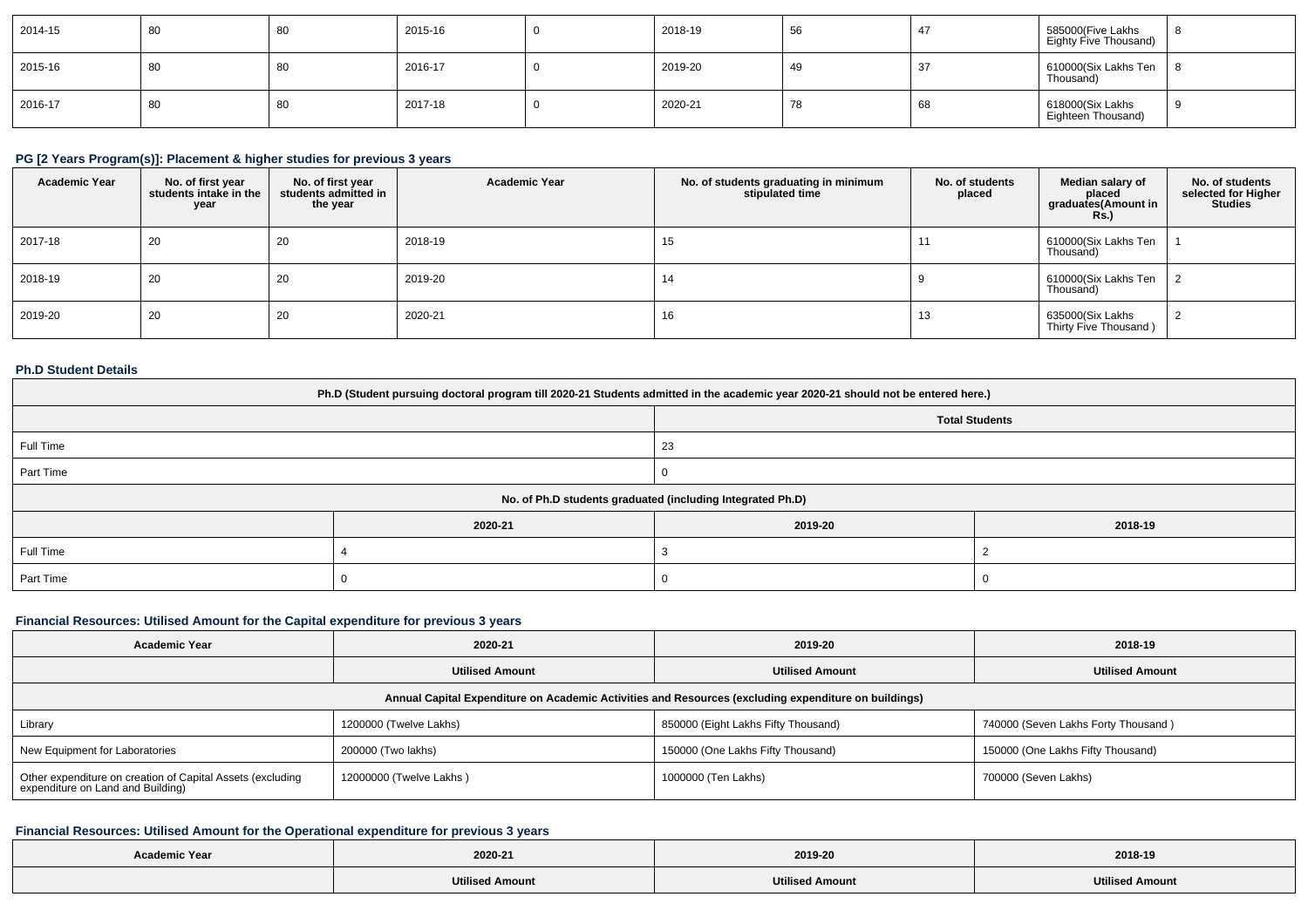| <b>Annual Operational Expenditure</b>                                                                                                                                                          |                                                           |                                                                |                                                                               |  |  |  |  |
|------------------------------------------------------------------------------------------------------------------------------------------------------------------------------------------------|-----------------------------------------------------------|----------------------------------------------------------------|-------------------------------------------------------------------------------|--|--|--|--|
| Salaries (Teaching and Non Teaching staff)                                                                                                                                                     | 101307015 (One crore Thirteen LakhsSeven Thousand Fifteen | 11098019 (One Crore Ten Lakhs Ninty Eight Thousand<br>Ninteen) | 9988217 (Ninty Nine Lakhs Eighty Eight Thousand Two<br>Hundred and Seventeen) |  |  |  |  |
| Maintenance of Academic Infrastructure or consumables and<br>other running expenditures(excluding maintenance of hostels<br>and allied services, rent of the building, depreciation cost, etc) | 248000 (Two Lakhs Forty eight Thousand)                   | 220000 (Two Lahs Twenty Thousand)                              | 260000 (Two Lakhs Sixty Thousand)                                             |  |  |  |  |
| Seminars/Conferences/Workshops                                                                                                                                                                 | 240000 (Two Lakhs Forty Thousand)                         | 170000 (One Lakh seventy Thousand)                             | 150000 (One Lakh Fifty Thousand)                                              |  |  |  |  |

### **Sponsored Research Details**

| <b>Financial Year</b>                    | 2020-21 | 2019-20 | 2018-19 |
|------------------------------------------|---------|---------|---------|
| Total no. of Sponsored Projects          |         |         |         |
| Total no. of Funding Agencies            |         |         |         |
| Total Amount Received (Amount in Rupees) |         |         |         |
| Amount Received in Words                 | Zero    | Zero    | Zero    |

## **Consultancy Project Details**

| <b>Financial Year</b>                    | 2020-21                  | 2019-20 | 2018-19 |
|------------------------------------------|--------------------------|---------|---------|
| Total no. of Consultancy Projects        |                          |         |         |
| Total no. of Client Organizations        |                          |         |         |
| Total Amount Received (Amount in Rupees) | 240000                   |         |         |
| Amount Received in Words                 | Two Lakhs Forty Thousand | Zero    | Zero    |

# **PCS Facilities: Facilities of physically challenged students**

| 1. Do your institution buildings have Lifts/Ramps?                                                                                                         | Yes, more than 80% of the buildings |
|------------------------------------------------------------------------------------------------------------------------------------------------------------|-------------------------------------|
| 2. Do your institution have provision for walking aids, including wheelchairs and transportation from one building to another for<br>handicapped students? | Yes                                 |
| 3. Do your institution buildings have specially designed toilets for handicapped students?                                                                 | Yes, more than 80% of the buildings |

# **Faculty Details**

| Srno           | Name                     | Age | Designation                | Gender | Qualification | <b>Experience (In</b><br>Months) | <b>Currently working</b><br>with institution? | <b>Joining Date</b> | <b>Leaving Date</b> | <b>Association type</b> |
|----------------|--------------------------|-----|----------------------------|--------|---------------|----------------------------------|-----------------------------------------------|---------------------|---------------------|-------------------------|
|                | Dr Prashant Mishra       | 48  | <b>Assistant Professor</b> | Male   | Ph.D          | 204                              | Yes                                           | 30-11-2011          | $\sim$              | Regular                 |
| $\overline{2}$ | <b>VINOD KUMAR</b>       | 51  | <b>Assistant Professor</b> | Male   | Ph.D          | 216                              | Yes                                           | 13-08-2008          | $\sim$              | Regular                 |
| 3              | Rajesh Kumar Singh       | 50  | <b>Assistant Professor</b> | Male   | Ph.D          | 252                              | Yes                                           | 18-07-2001          | $- -$               | Regular                 |
|                | Harishankar              | 60  | <b>Assistant Professor</b> | Male   | <b>LLM</b>    | 204                              | Yes                                           | 21-08-2008          | $\sim$              | Regular                 |
| 5              | MAHENDRA<br><b>KUMAR</b> | 45  | <b>Assistant Professor</b> | Male   | Ph.D          | 156                              | Yes                                           | 30-11-2011          | $- -$               | Regular                 |
| 6              | Manju Kaur               | 48  | <b>Assistant Professor</b> | Female | Ph.D          | 132                              | Yes                                           | 11-10-2013          | $\sim$              | Regular                 |
|                | Ritu Sharma              | 39  | <b>Assistant Professor</b> | Female | <b>LLM</b>    | 96                               | Yes                                           | 11-10-2013          | $- -$               | Regular                 |